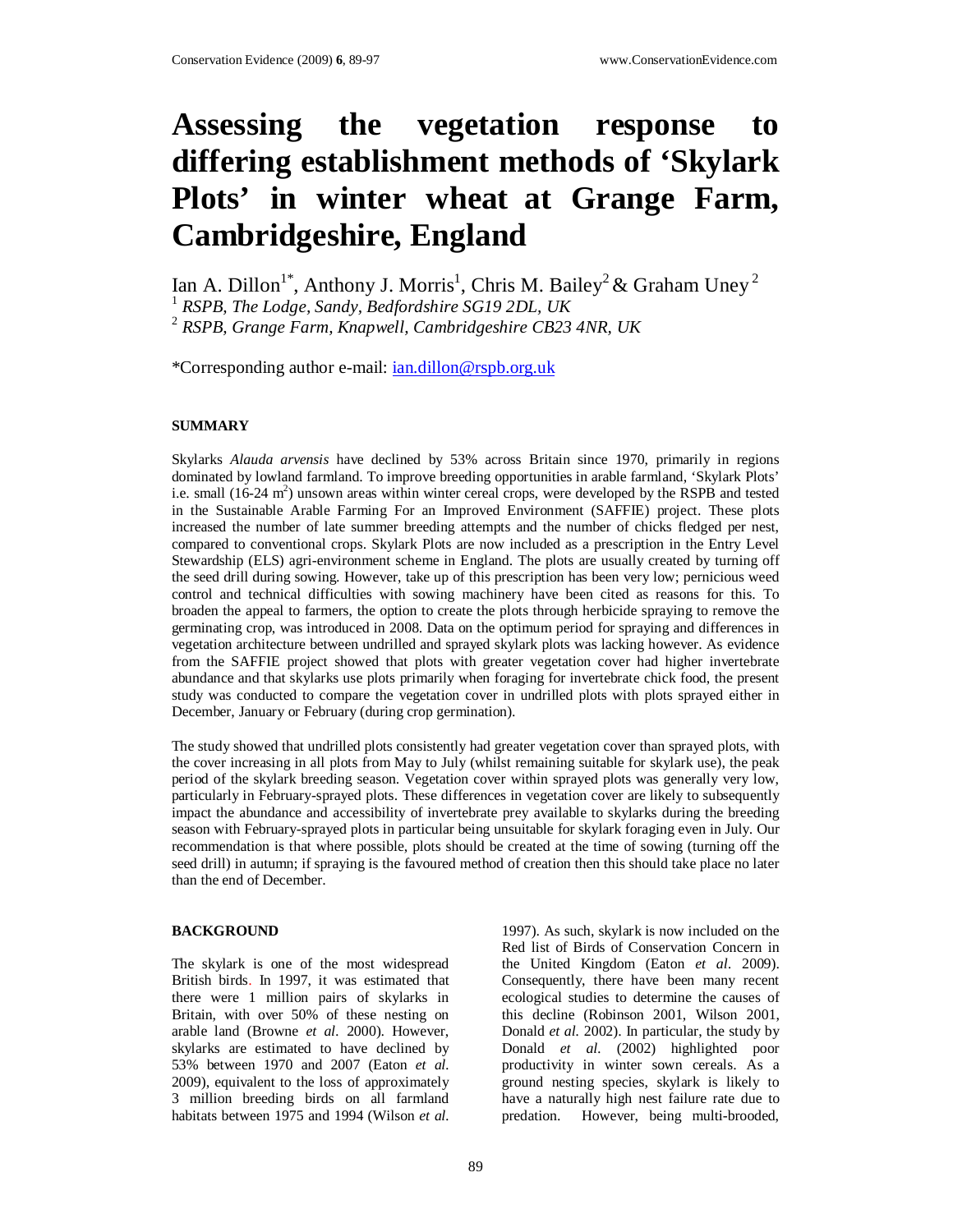they can lay up to three, rarely four, clutches during a single breeding season. This appears not to be possible in winter sown cereal crops. As the cereals mature, from mid May onwards, through the booting stage (Zadock scale 40-49 [Zadock *et al.* 1974]), the height increases rapidly from initially around 30 cm to over 50 cm, at which stage the crop structure becomes unattractive to skylarks seeking to make subsequent nesting attempts (Donald & Vickery 2000). They thus turn towards more open areas, which in winter sown cereal fields are often the tramlines used by agricultural vehicles during fertilising or spraying operations, where nest survival rates are low due to predation by animals using the tramlines to traverse the dense crop, and destruction during agricultural activities, although the latter is at a very low level (Donald *et al.* 2002).

During 2002-2006 a research project (SAFFIE 2007), investigated measures which could potentially deliver a mechanism to provide suitable nesting sites once cereal crops begin to mature (Morris 2007). The undrilled patches (skylark plots) were established at the time of sowing by temporarily switching off the seed drill creating bare patches of  $16-24$  m<sup>2</sup> at a density of 2/ha. To reduce access to mammalian predators, patches were not connected to tramlines. They subsequently received all the agrichemical inputs conventionally applied to cereal fields (fertiliser and biocides) but despite applications of herbicides, the lack of competition from the crop permits limited growth of broad-leaved plants and grasses. Skylark plots were successful in increasing the number of late summer breeding attempts and enabled skylarks to raise 0.5 more chicks per nest, than in conventional crops (Morris *et al.* 2004, 2007).

Skylark plots have now been incorporated as an option (EF8) in Entry Level of Environmental Stewardship (ELS) agrienvironment scheme in England (Natural England 2008), although uptake of this option has been particularly low with only 1.3% of agreements having skylark plots by June 2009 (Natural England unpublished data). Initially, ELS management guidelines required that plots were created by not drilling at the time of sowing, the management technique tested in

the SAFFIE experiment. The option of spraying out areas of germinated cereals was subsequently introduced into ELS to enable those farmers who had technical difficulties with creating them with sowing machinery to take up this option by spraying out the plots by 31 December with an appropriate herbicide. However, the timing of spraying may be critical in terms of achieving the balance between providing sufficient vegetative cover to encourage high abundance of invertebrates, without impeding access to foraging birds, and pernicious weed control. A trial to investigate the vegetative response of four establishment techniques was therefore carried out to further inform conservationists, farmers and decision makers as to the appropriateness, and timing, of using herbicides as a method for establishing skylark plots that provide sufficient herbaceous growth to be potentially attractive to invertebrate food and skylarks.

# **ACTION**

**Study site:** The trial took place at Grange Farm, Cambridgeshire (OS grid ref: TL3362) in eastern England. Grange Farm is an arable farm (181ha) managed by the Royal Society for the Protection of Birds (RSPB), with a cropping rotation of winter wheat: winter oilseed rape: winter wheat: spring beans. The soil at the trial site is Hanslope calcareous clay loam (Anon. 1985).

**Methodology:** The trial was conducted in 2008-2009 on two winter wheat fields (total areas 39.74 ha in 2008 and 32.42 ha in 2009). In both years, one of the fields followed winter oil-seed rape and the other followed spring field beans in the cropping rotation. Four methods of plot establishment were trialled:

One quarter of the plots (Table 1) in each field were established during the drilling of the wheat in September (26 September 2008 and 19 September 2009), with the location of the undrilled plots decided independently by the farming contractors in accordance with ELS guidelines. The remaining plots were sprayed out (with glyphosate herbicide) in December, January or February, until the density of plots was at least 2/ha, in line with ELS requirements (Table 1).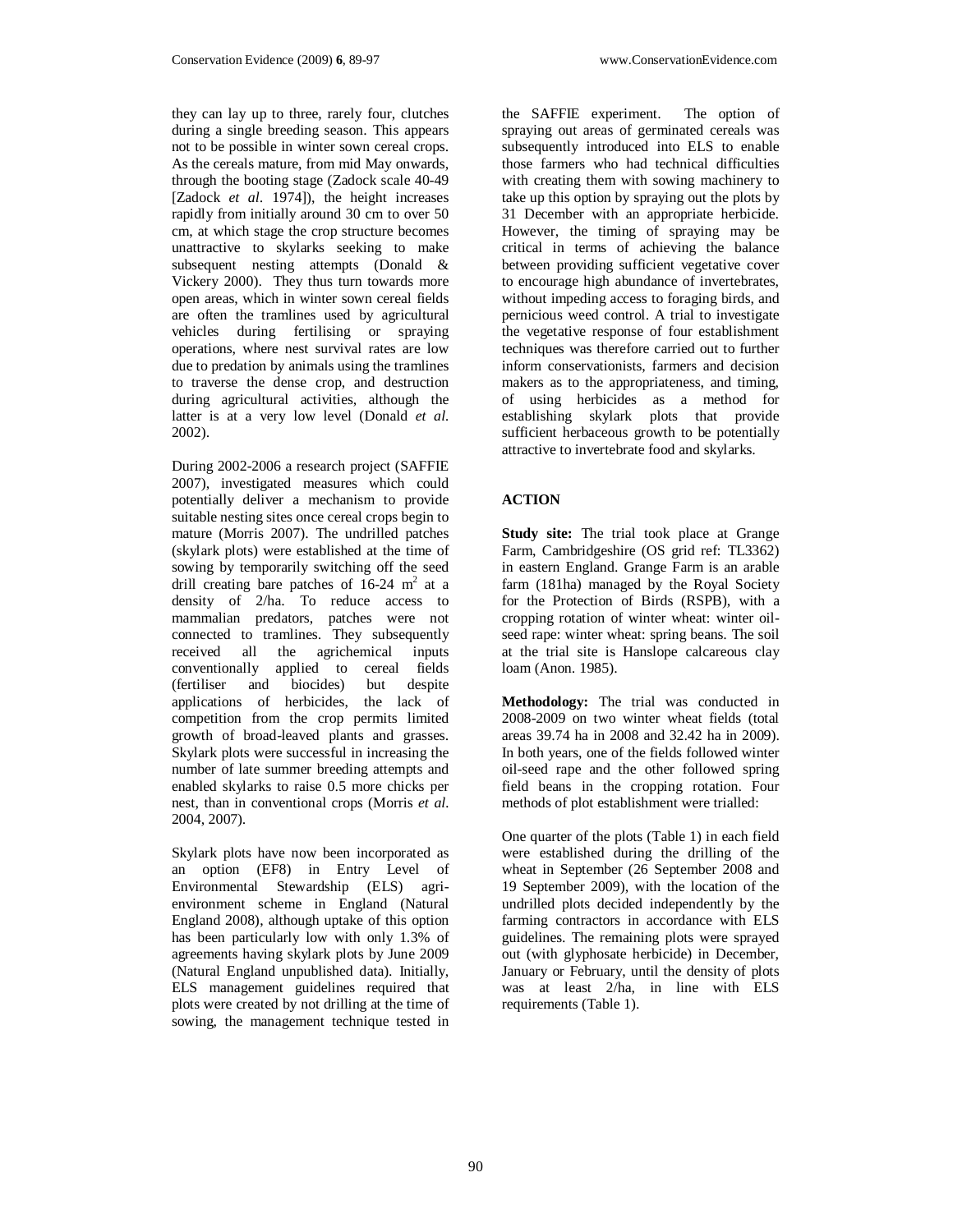|                                            |         | 2008    |         | 2009    |
|--------------------------------------------|---------|---------|---------|---------|
|                                            | Field A | Field B | Field C | Field D |
| Field size (ha)                            | 23.96   | 13.21   | 21.00   | 9.39    |
| Total number of plots                      | 41      | 24      | 40      | 16      |
| Number of undrilled plots                  | 11(3)   | 6(2)    | 10(3)   | 4(2)    |
| Number of plots sprayed<br>out in December | 10(3)   | 6(2)    | 10(3)   | 4(2)    |
| Number of plots sprayed<br>out in January  | 10(3)   | 6(2)    | 10(3)   | 4(2)    |
| Number of plots sprayed<br>out in February | 10(3)   | 6(2)    | 10(3)   | 4(2)    |

| Table 1. Location and number of skylark plots in the study fields during 2008 and 2009 at Grange Farm. |  |  |  |
|--------------------------------------------------------------------------------------------------------|--|--|--|
|                                                                                                        |  |  |  |

**Note:** Number of plots of each establishment type that were assessed in parenthesis.

The location of the sprayed out plots was selected randomly within the study fields using a 25 x 25 m grid. If any plot fell within 50 m of the boundary of each field it was not created and a new plot was selected. This buffer zone around each field was maintained to minimize the possible increased predation risk caused by the presence of 6 m-wide grass margins around the boundaries of all fields (Morris & Gilroy 2008). All subsequent applications of fertilisers, herbicides, insecticides and other agri-chemicals were applied to the whole of each field without regard for presence of skylark plots.

Samples of each establishment type were assessed in each field, with the proportion of plots from each establishment type being equal (Table 1). Vegetation assessments were made in May, June and July of each year. A  $0.25 \text{ m}^2$ quadrat was placed 10 times along a diagonal running between the opposite corners of each plot being assessed. Each quadrat was subdivided into 25, 10 x 10 cm compartments. The presence of the following was scored for each compartment in each quadrat (giving a maximum score of 25 for each category): bare ground; crop, blackgrass *Alopecurus myosuroides*; and charlock *Sinapis arvensis*  (the two prevalent, and pernicious, weed species). Maximum vegetation height was measured in each of the 10 quadrats in each plot. Due to resource limitations, no monitoring of invertebrates or skylark use of each plot was undertaken.

**Statistical analysis**: Vegetation data analyses were performed using Binomial Trials Modelling in SAS (SAS Institute Inc.), using procedure GLIMMIX. All GLIMMIX models were constructed with 'plot' identity included as a random factor. Analysis for vegetation height was performed using Generalised Linear Modelling, using procedure MIXED, with the data being transformed,  $\ln(x+1)$ . Other terms included in all models were establishment type, year, previous crop and all two- and three-way interactions. The model was run for each of the three assessment months individually. Overdispersion in the datasets was automatically corrected by SAS procedures. All results presented are from the full models, although minimum adequate models (MAM) were produced by the stepwise removal of non-significant variables to check the robustness of the results from the full models. Terms that were significant (*P*<0.05) in the full models did not differ from those in the MAMs.

# **CONSEQUENCES**

Method of establishment was the main factor in explaining the variation in vegetation cover between plots with the exception of charlock in all months and the proportion of bare ground in July (Table 2). The significance and direction of year and previous crop effects were inconsistent. In general, plots following spring beans had a lower proportion of bare ground and higher vegetation cover than plots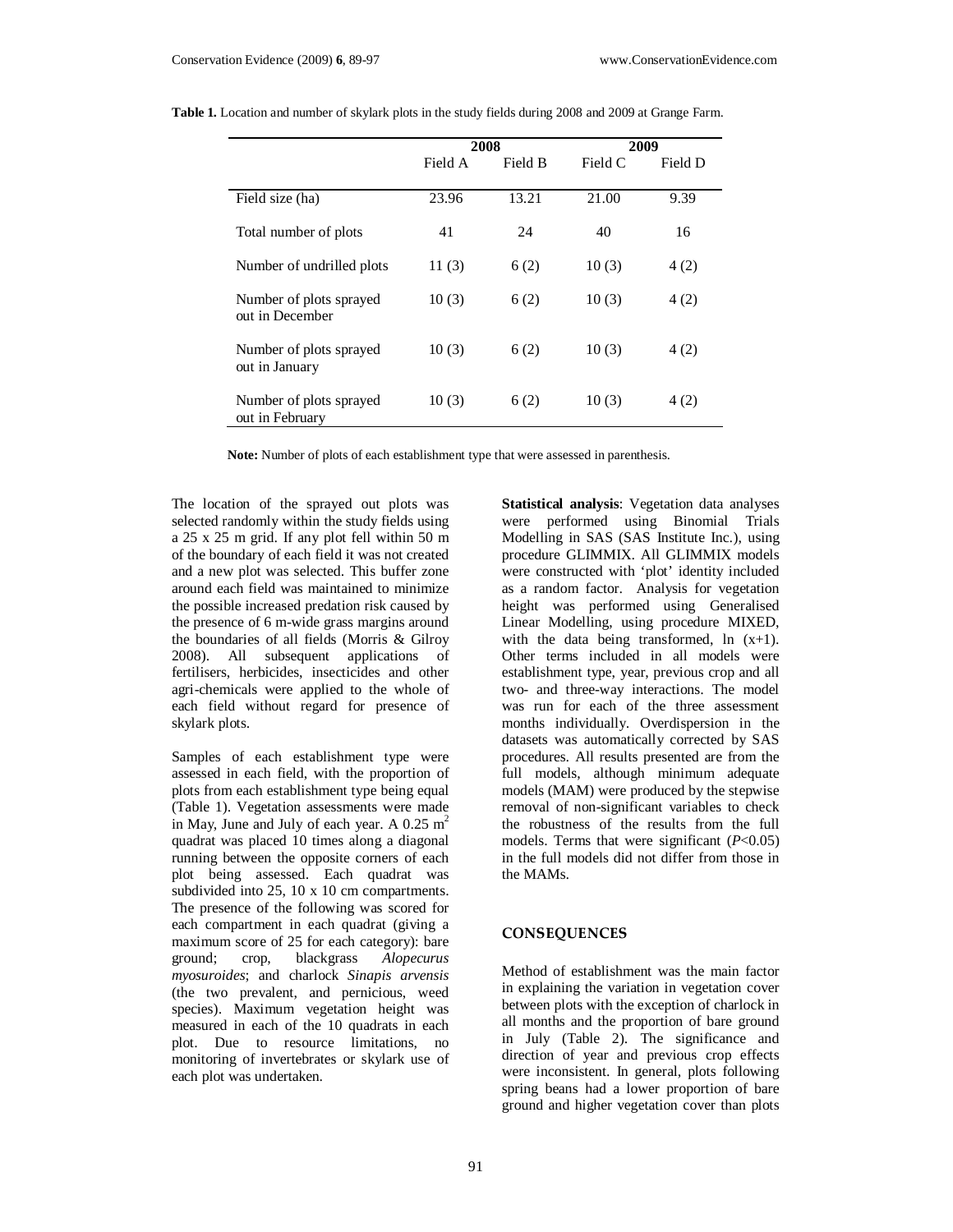that followed oil-seed rape. The only significant predictors of charlock cover were year in May and previous crop in July. Charlock occurred above the threshold for herbicide control in all fields in both years. Consequently, herbicide was applied in late May in each year, with a rapid decline in abundance of charlock thereafter. None of the interaction terms that it was possible to test were significant.

**Table 2.** Vegetation cover in skylark plots during May, June and July showing significance of treatment effects. Interaction terms not included, as in all cases they were insignificant. Establishment:  $1 =$  undrilled,  $2 =$  December,  $3 =$  January,  $4 =$  February.  $SB =$  spring barley,  $OSR =$  oilseed rape. Note: 1. Factor-level contrasts (significance level,  $P<0.05$ : << = significantly less, < = less but not significant, >> = significantly more, > = more but not significant, = treatments equal

| May           | <b>Bare Ground</b> |                    |                            | Wheat Crop    |               |                   | <b>Blackgrass</b> |                                  |                               | Charlock      |  |
|---------------|--------------------|--------------------|----------------------------|---------------|---------------|-------------------|-------------------|----------------------------------|-------------------------------|---------------|--|
|               | Effect             |                    | P                          | Effect        | $\mathbf{P}$  |                   | Effect            | $\mathbf{P}$                     | Effect                        | P             |  |
| Establishment | 1 < 3 < 2 < 4      |                    | $F_{3,398} =$              | 1>>3>2>       | $F_{3,398} =$ | 1>>3>>4>2         |                   | $F_{3,398} =$                    | $3 < 1 < 2 < 4$ $F_{3,398} =$ |               |  |
|               |                    |                    | $4.88**$<br>$\overline{4}$ |               | $8.5***$      |                   |                   | 10.17                            |                               | $0.1$ ns      |  |
|               |                    |                    |                            |               |               |                   |                   | ***                              |                               |               |  |
| Year          | 2008<<             |                    | $F_{1,398} =$              | 2008<         | $F_{1,398} =$ | $2009$ >>         |                   | $F_{1,398} =$                    | 2008>>                        | $F_{1,398} =$ |  |
|               | 2009               | $4.44*$            |                            | 2009          | $2.14$ ns     | 2008              |                   | 20.61                            | 2009                          | $6.05*$       |  |
|               |                    |                    |                            |               |               |                   |                   | ***                              |                               |               |  |
| Previous crop | SB < OSR           |                    | $F_{1,398} =$              | SB > OSR      | $F_{1,398} =$ | SB > OSR          |                   | $F_{1,398} =$                    | SB >                          | $F_{1,398} =$ |  |
|               |                    |                    | $9.92**$                   |               | $0.76$ ns     |                   |                   | $8.71**$                         | <b>OSR</b>                    | $3.61$ ns     |  |
|               |                    |                    |                            |               |               |                   |                   |                                  |                               |               |  |
| June          |                    | <b>Bare Ground</b> |                            | Wheat Crop    |               | <b>Blackgrass</b> |                   | Charlock                         |                               | Height        |  |
|               | Effect             | P                  | Effect                     | P             | Effect        | P                 | Effect            | P                                | Effect                        | P             |  |
| Establishment | 1 < 3 <            | $F_{3,39,8} =$     | 1>>2>                      | $F_{3,398} =$ | 1>>2>         | $F_{3,398} =$     |                   | $2<4<1$ $F_{3,398}=$             | 1>>3>2>                       | $F_{3,398} =$ |  |
|               | 2<4                | 5.74               | 3 > 4                      | 7.08          | 3 > 4         | 7.52              | $\leq$ 3          | $0.19$ ns                        | $\overline{4}$                | $3.81*$       |  |
|               |                    | $**$               |                            | **            |               | ***               |                   |                                  |                               |               |  |
| Year          | 2008 >             | $F_{1,398} =$      | 2008<                      | $F_{1,398} =$ | 2008          |                   |                   | $F_{1,398} = 2008 = F_{1,398} =$ | 2008 <<                       | $F_{1,398} =$ |  |
|               | > 2009             | 30.67              | 2009                       | 0.22          | <<            | $5.35*$           | 2009              | $0.0$ ns                         | 2009                          | $8.57**$      |  |

|                                                                                                                                   | *** | ns | 2009 |  |  |  |
|-----------------------------------------------------------------------------------------------------------------------------------|-----|----|------|--|--|--|
| Previous crop $\begin{vmatrix} SB > & F_{1,398} = & SB > & F_{1,398} = & SB < & F_{1,398} = & SB < & F_{1,398} = & \end{vmatrix}$ |     |    |      |  |  |  |
|                                                                                                                                   |     |    |      |  |  |  |
|                                                                                                                                   |     |    |      |  |  |  |

| July          |        | Bare Ground Wheat Crop |        |                      |        | <b>Blackgrass</b>           |            | Charlock                                                                                                                                                                                                                                                 |            | Height        |
|---------------|--------|------------------------|--------|----------------------|--------|-----------------------------|------------|----------------------------------------------------------------------------------------------------------------------------------------------------------------------------------------------------------------------------------------------------------|------------|---------------|
|               | Effect | $-$ P                  | Effect | P                    | Effect | P                           | Effect     | P                                                                                                                                                                                                                                                        | Effect     | P             |
| Establishment |        |                        |        |                      |        |                             |            |                                                                                                                                                                                                                                                          |            |               |
|               |        |                        |        |                      |        |                             |            | 1<3<2 $F_{3,398} = 1$ >>2> $F_{3,398} = 1$ >>2> $F_{3,398} = 1$ <3<4 $F_{3,398} = 1$ >>3> $F_{3,398} = 2.33$ ns 3>4 7.84 3>4 9.30 <2 0.3 ns 2>4 3.25 *                                                                                                   |            |               |
|               |        |                        |        |                      |        |                             |            |                                                                                                                                                                                                                                                          |            |               |
| Year          |        |                        |        |                      |        |                             |            | $\begin{array}{ l ccccccccccc }\hline 2008<{\quad} & F_{1,398} = & 2008>{\quad} & F_{1,398} = & 2008<{\quad} & F_{1,398} = & 2008 & F_{1,398} = & 2008 \ & <2009 & 29.92 & 2009 & 0.11 & 2009 & 1.73 & 2009 & 0.27 \,\text{ns} & < & \hline \end{array}$ |            | $F_{1,398} =$ |
|               |        |                        |        |                      |        |                             |            | $2009$ 0.27 ns <<                                                                                                                                                                                                                                        |            | $5.61*$       |
|               |        | ***                    |        | ns                   |        | ns                          |            |                                                                                                                                                                                                                                                          | 2009       |               |
| Previous crop |        | $SB > F_{1,398} =$     |        | $SB <$ $F_{1,398} =$ |        | $SB <$ $F_{1,398} =$ $SB <$ |            | $F_{1,398} =$                                                                                                                                                                                                                                            | SB <       | $F_{1,398} =$ |
|               |        | OSR $5.68*$ OSR        |        | 0.12                 | OSR    | 3.67                        | <b>OSR</b> | $5.55*$                                                                                                                                                                                                                                                  | <b>OSR</b> | $2.26$ ns     |
|               |        |                        |        | ns                   |        | $***$                       |            |                                                                                                                                                                                                                                                          |            |               |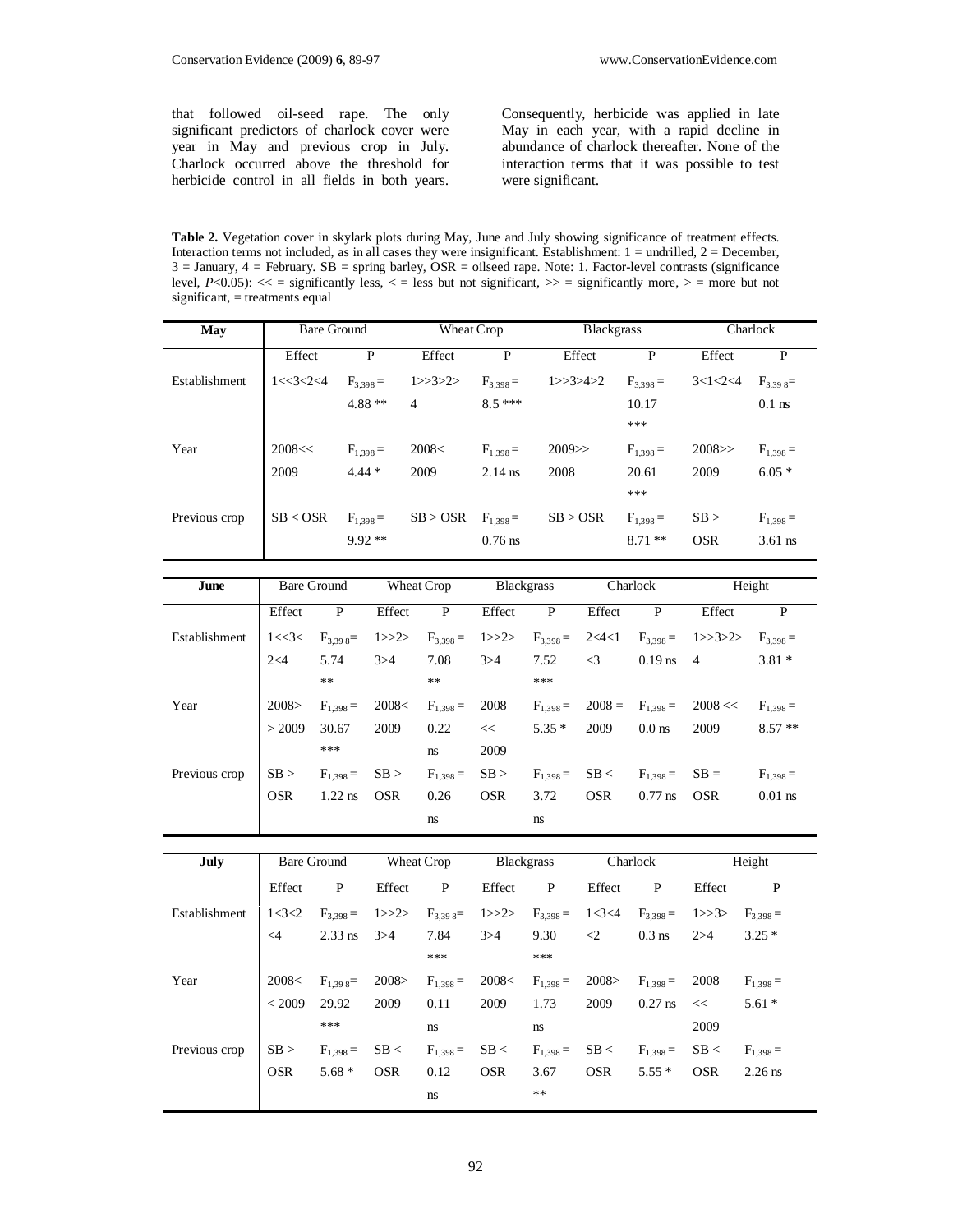The proportion of bare ground decreased consistently between months as the season progressed, particularly in undrilled plots (May mean 0.81, 95% CI 0.5-0.95; July mean 0.46, 95% CI 0.15-0.79). Plots which had been created through spraying saw less of a decrease, in all cases retaining >70% (>90% in the case of plots sprayed in February) bare ground into July (Fig, 1). This decline in the level of bare ground was in line with greater abundance of crop and blackgrass, particularly in undrilled plots (blackgrass: May mean 0.1, 95% CI 0.04-0.25; July mean 0.4, 95% CI 0.16-0.76). Crop, (Fig. 2) and blackgrass cover in sprayed plots remained low in all treatments

(February sprayed: May mean 0.002, 95% CI 0.0006-0.01; July mean 0.006, 95% CI 0.001- 0.026, Fig. 3).

As expected, the mean maximum height recorded in quadrats increased between June and July (Fig. 4), with undrilled plots having significantly taller vegetation (June mean 17.3cm, 95% CI 6.5cm – 44.9cm; July mean 29.3cm, 95% CI 10.8cm – 76.6cm) than sprayed off plots February sprayed: June mean 1.8cm, 95% CI 0.6 cm – 5.0 cm; July mean 4.0 cm, 95% CI 1.5 cm – 10.4 cm, Table 2). There was little difference between mean maximum height in plots sprayed in different months.



**Figure 1**. Estimated proportion of bare ground during May, June and July in skylark plots established by four treatments.



**Figure 2.** Estimated proportion of crop during May, June and July in skylark plots established by four treatments.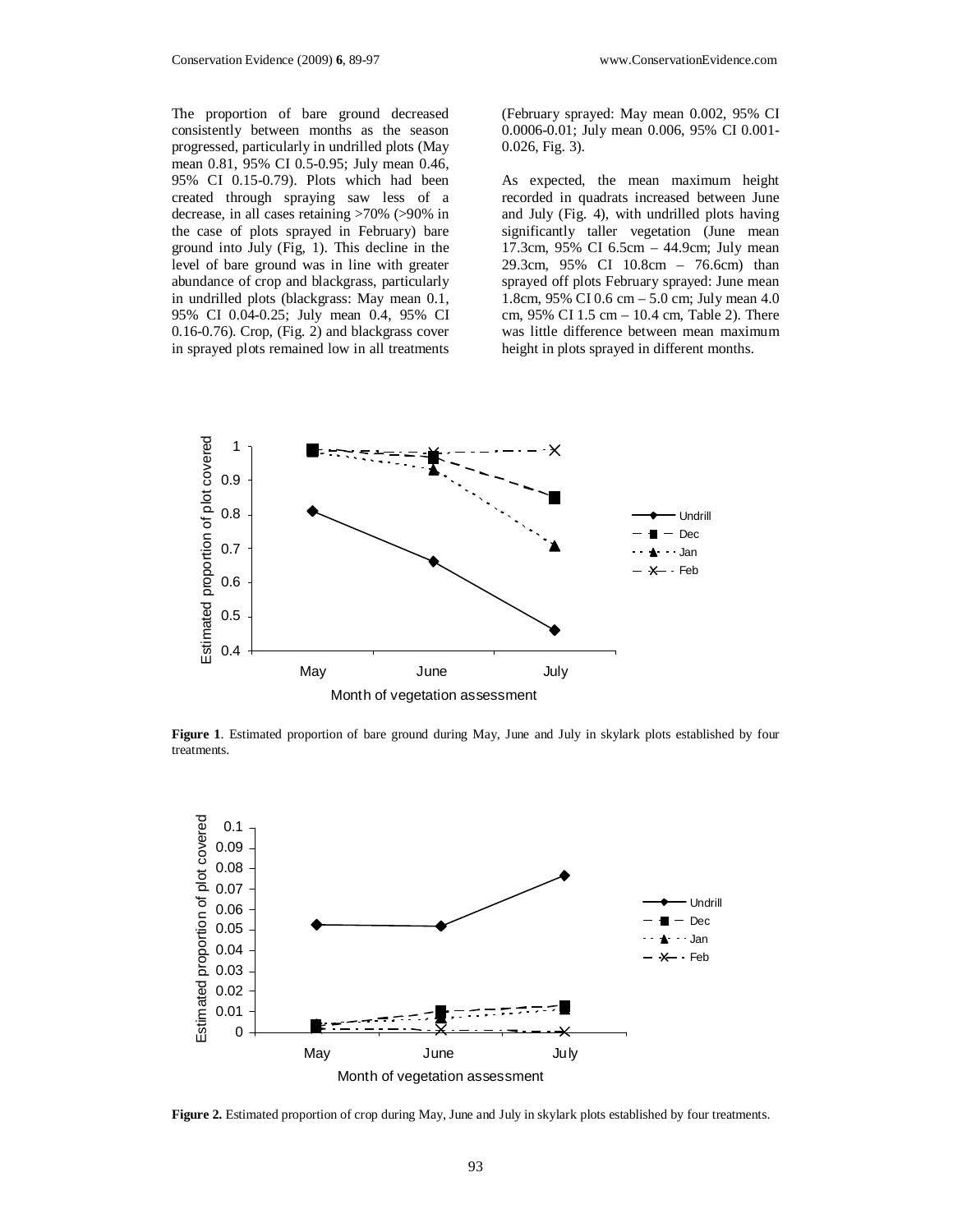

**Figure 3.** Estimated proportion of blackgrass during May, June and July in skylark plots established by four treatments.



**Figure 4.** Estimated mean maximum height during June and July in skylark plots established by four treatments.

**Discussion:** Skylark plots in cereal fields have been clearly demonstrated as a low-cost practical tool to help reverse the considerable and long-term decline observed in the UK skylark population since 1970 (Harris *et al.* 2007). The greatest benefit of skylark plots appears to be providing additional foraging locations within the crop after the first breeding attempt (Morris *et al.* 2004, 2007). To fulfil this function, it is essential that the vegetation structure in the plots continue to

remain sufficiently open to allow skylarks ready access to invertebrate chick food such as Carabidae, Staphylinidae, Araneae and Homoptera. A series of studies have shown that a mosaic of bare ground and vegetation may be beneficial in ensuring a balanced tradeoff between ensuring an abundant food supply, access to that food supply and an ability to maintain adequate vigilance against predators (Moorcroft *et al*. 2002, Morris *et al.* 2002, Butler *et al.* 2005).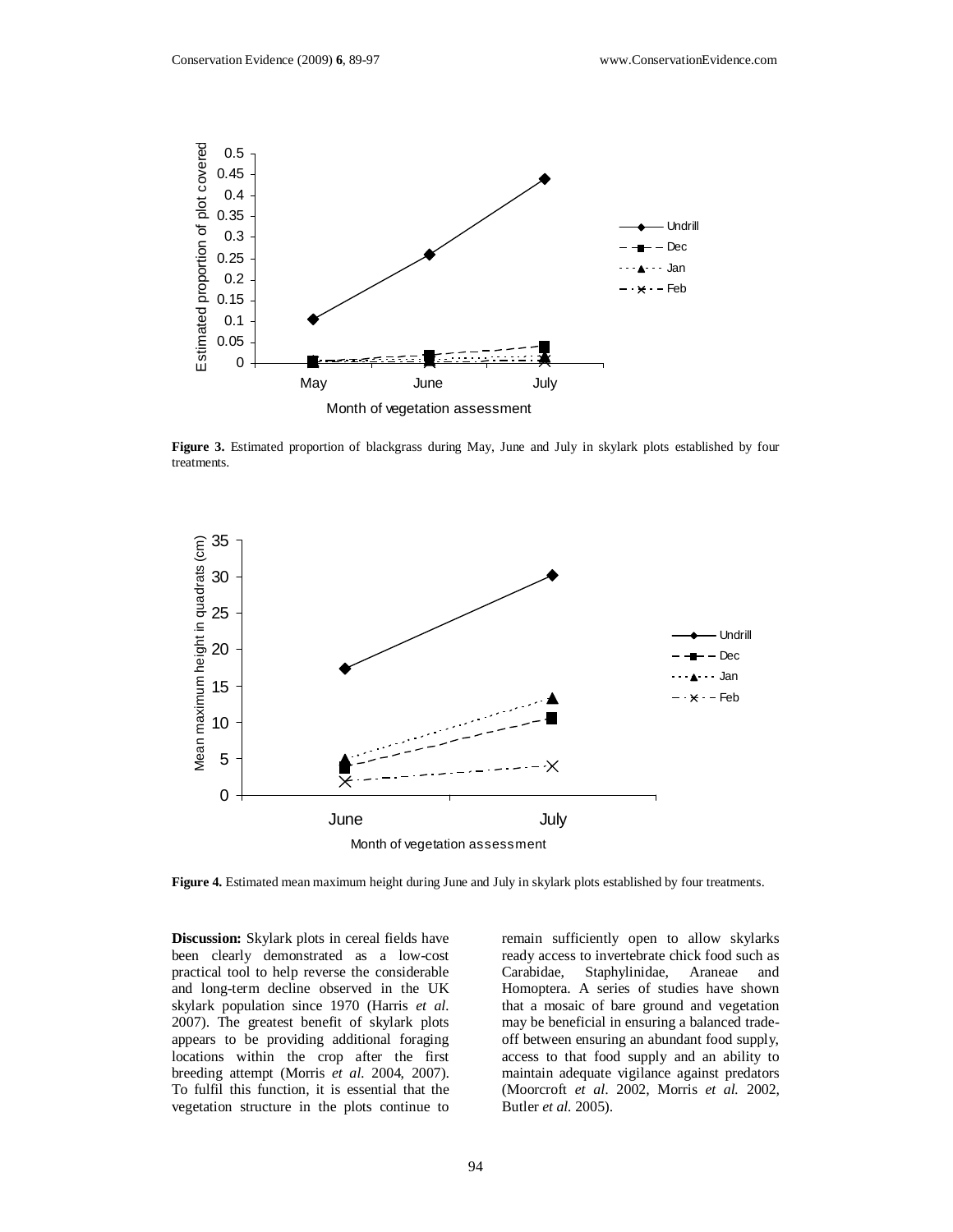Smith *et al.* (2009) demonstrated that the number of invertebrates colonising skylark plots is very closely linked to grass cover and, particularly, broadleaved plant cover. It has been found that significant changes in invertebrate abundance are only likely to occur when a threshold of plant cover is reached (Speight & Lawton 1976, Sotherton 1982), with Smith *et al.* (2009) suggesting that this may be higher than most farmers would tolerate (as this cover comprises mostly pernicious weeds). It was clear in this study that there was great variation in the cover of blackgrass and charlock in undrilled plots, and that blackgrass cover increased from May to July. Visual observations suggest plots that had a high cover of blackgrass and charlock, also had greater cover of other broadleaved plants beneficial to invertebrates such as black bindweed *Fallopia convolvulus*, although this was not quantified in this study (Fig. 5). Whilst this may have provided a suitable environment for invertebrates, and thus foraging for skylarks, some farmers may view such ingress of weeds unacceptable, even though the plots cover a very small proportion of a cereal field, typically 0.003 - 0.01%. The sprayed plots had consistently significantly less vegetation cover than the undrilled plots, although those sprayed in December had slightly higher cover than those sprayed in January and February. The plots sprayed in February had particularly low vegetation cover, being almost completely bare (Fig. 6). Considering the findings of Smith *et al.* (2009), it is likely that the abundance of invertebrates in the sprayed plots, especially those created in January and February, will be low especially compared to undrilled plots.



**Figure 5.** Skylark Plot in June 2009 created by leaving an undrilled patch in September 2008 (Graham Uney©).



**Figure 6.** Skylark Plot in June 2009 created by spraying off in February 2008 (Graham Uney©).

Donald *et al.* (2002) found the height of the cereal crop to be one of the main causal factors in skylarks moving nest locations within cereal crops. Generally, once the crop had reached greater than 30 cm high, skylarks moved towards tramlines and other bare areas for foraging and nesting, perhaps due to limited ability to maintain adequate vigilance for predators whilst foraging and increasingly difficult access to the nest (Donald 2004). In this study, even the plots with greatest weed (broadleaves and blackgrass) cover would have still been sparse (c.50% bare) and short (c.30 cm) enough for use by skylarks in July, especially in comparison with the surrounding crop. Although none of the plots in this study were affected, a small number of skylark plots at Grange Farm have had a high ingress of wild oats *Avena fatua* and *A.ludoviciana*, which effectively rendered those plots unusable by late June (pers. obs.).

It is acknowledged that for skylark plots to have any influence on skylark populations they must be adopted on a wide scale and that to encourage use, this may involve compromises in the extent to which the vegetation (weeds) within plots is permitted to develop; hence the acceptance of spraying of plots with herbicides (as used on the surrounding crop). While plots sprayed in December may not have the diverse mosaic of vegetation that develops in undrilled plots, and will therefore probably support fewer invertebrates, a compromise of permitting plots to be established through spraying off emerging vegetation until this time may provide acceptable levels of food, access and shelter for skylarks. However, plots that are almost completely bare, such as those sprayed in January or February, are unlikely to deliver the necessary requirements of invertebrates or cover, and so will contribute little to skylark conservation.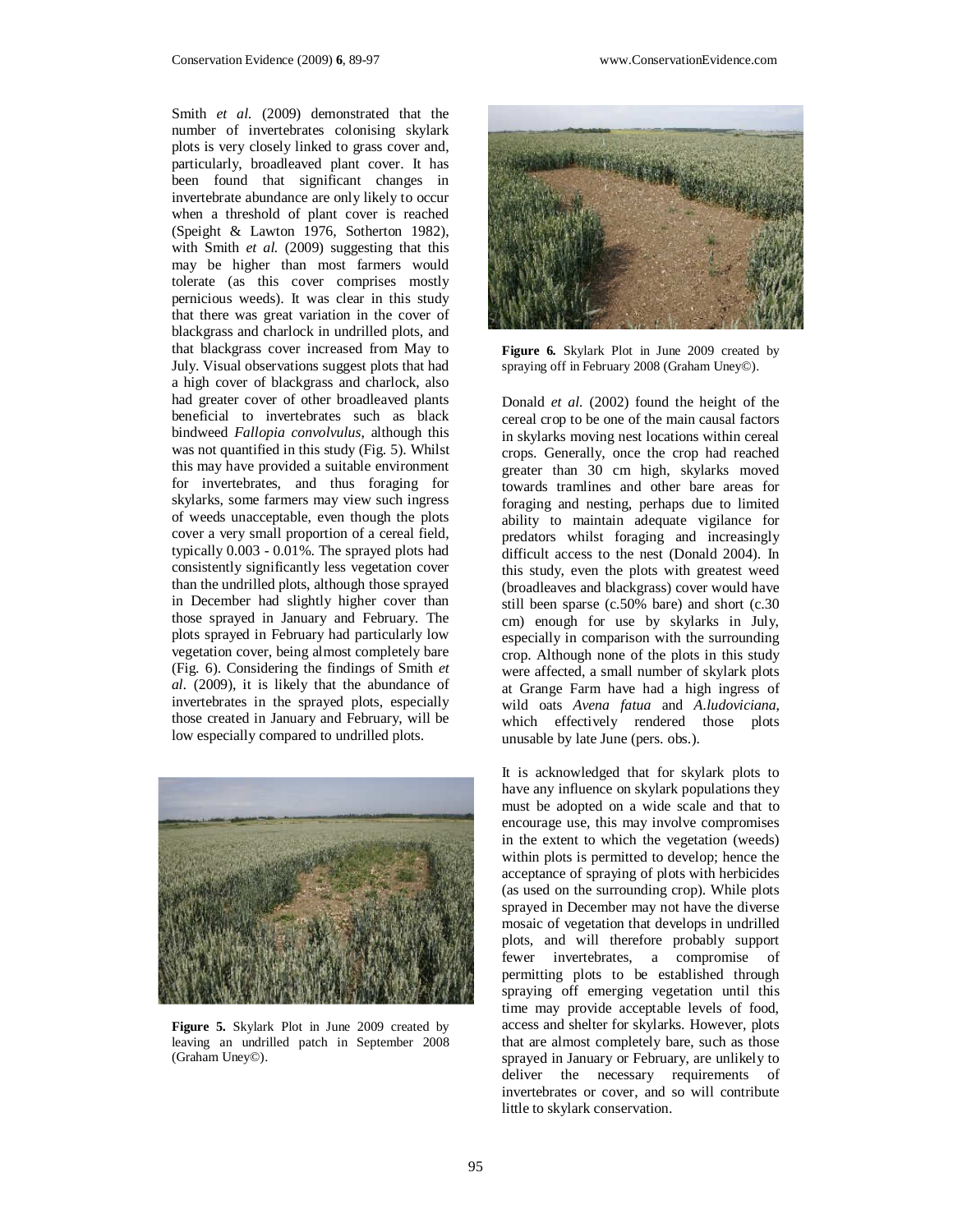**Conclusions:** For skylark plots to be effective in delivering invertebrate food, this study shows that they are best created at the time of drilling the crop in the autumn. In most cases, the agronomics also favours establishment at the time of drilling rather than spraying later during crop germination (Appendix 1). If implemented no later than the end of December, creation of plots using herbicide can provide added control of pernicious weeds (and thus plot establishment be more amenable to the farmer) whilst successfully creating areas more open than the surrounding crop but not bereft of vegetation. These results suggest that the current ELS guidelines should deliver benefits for skylarks but there is unlikely to be any gain if the spraying off period is extended beyond December, as resultant swards were too sparse to deliver suitable nesting or foraging habitat.

#### **ACKNOWLEDGEMENTS**

The authors wish to thank the agricultural contractors, G.W.Topham & Son, for their help in establishing this study, and Will Peach (RSPB) and Adam Butler (Biomathematics and Statistics Scotland, BioSS) for advice on statistical analysis.

## **REFERENCES**

Anon. (1985) *Integrated Land Management Plan, Grange Farm, Knapwell, Cambridgeshire.* Ministry of Agriculture, Fisheries & Food, UK.

Browne S., Vickery J. & Chamberlain D. (2000) Densities and population estimates of breeding skylarks *Alauda arvensis* in Britain in 1997. *Bird Study*, **47**, 52-65.

Butler S.J., Bradbury R.B. & Whittingham M.J. (2005) Stubble height affects the use of stubble by farmland birds. *Journal of Applied Ecology*, **43**, 469-476.

Donald P.F. & Vickery J.A. (2000) *The importance of cereal fields for breeding and wintering skylarks* Alauda arvensis *in the UK*. In: Aebischer N.J., Evans A.D., Grice P.V. & Vickery J.A. (eds.) *Ecology and Conservation of Lowland Farmland Birds*, pp. 140-150. British Ornithologists Union, Tring, UK.

Donald P.F., Evans A.D., Muirhead L.B., Buckingham D.L., Kirby W.B. & Schmitt S.I.A. (2002) Survival rates, causes of failure

and productivity of skylark *Alauda arvensis*  nests on lowland farmland. *Ibis*, **144**, 652-664.

Eaton M.A., Brown A.F., Noble D.G., Musgrove A.J., Hearn R., Aebischer N.J., Gibbons D.W., Evans A. & Gregory R.D. (2009) Birds of Conservation Concern 3: the population status of birds in the United Kingdom, Channel Islands and the Isle of Man. *British Birds*, **102**, 296-341.

Eaton M.A., Balmer D.E., Conway G.J., Gillings S., Grice P.V., Hall C., Hearn R.D., Musgrove A.J., Risely, K. & Wotton S. (2009) *The state of the UK's birds 2008.* RSPB, BTO, WWT, CCW, NIEA, JNCC, NE and SNH, Sandy, Bedfordshire, UK.

Harris D., Clarke J.H. & Wiltsshire J.J.J. (2007) *Cost:Benefit analysis of the best practices for increased biodiversity*. The SAFFIE Project Report.ADAS, Boxworth, UK.

Moorcroft D., Whittingham M.J., Bradbury R.B. & Wilson J.D. (2002) The selection of stubble fields by wintering granivorous birds reflects vegetation cover and food abundance. *Journal of Applied Ecology*, **39**, 535-547.

Morris A.J., Bradbury R.B. & Wilson J.D. (2002) Determinants of patch selection by yellowhammer *Emberiza citrinella* foraging in cereal crops. *Aspects of Applied Biology*, **67**, 43-50.

Morris A.J., Holland J.M., Smith B. & Jones N.E. (2004) Sustainable Arable Farming For an Improved Environment (SAFFIE): managing winter wheat sward structure for skylarks *Alauda arvensis*. *Ibis*, **146**, 155-162.

Morris A.J. (2007) An overview of the sustainable arable farming for an improved environment (SAFFIE) project. *Aspects of Applied Biology*, **81**, 23-30.

Morris A.J., Smith B., Jones N.E. & Cook S.K. (2007) *Experiment 1.1 – Manipulate within crop agronomy to increase biodiversity: crop architecture*. In: *The SAFFIE Project Report*. ADAS, Boxworth, UK. http://www.hgca.com/document.aspx?fn=load &media\_id=3565&publicationId=3919 Accessed 13/08/2009.

Morris A.J. & Gilroy J.J. (2008) Close to the edge: predation risks for two declining farmland passerines. *Ibis*, **150**, 168-177.